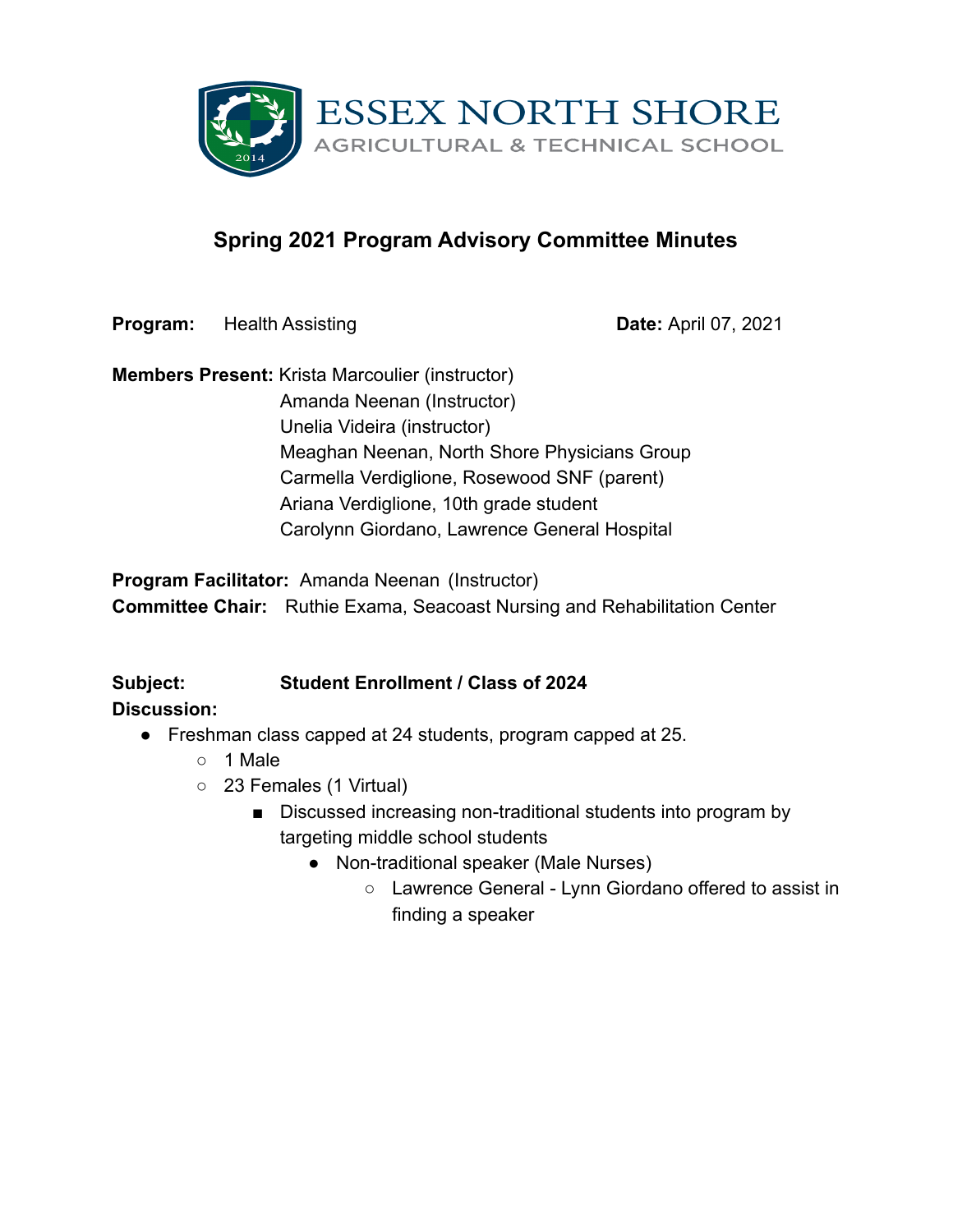

- Sophomore class has 25 students (one student transferred into HA from Culinary)
	- 2 Males
	- 23 Females
- Junior class has 24
	- 2 Males
	- 22 Females (2 students are virtual)
		- Junior class is ready to start clinical
- Seniors class has 21 students
	- 1 Male
	- 20 Females (4 students are virtual)
		- Preparing for portfolio showcase
		- ■

# **Subject: On Campus Learning Update**

- CTE fully in-person Classroom space was added to alleviate social distancing spacing concerns
	- Space will most likely return to pre-COVID classroom setting
- Proposal to return 100% in-person will be presented this evening to School **Committee** 
	- If approved, anticipated start date Wednesday April 28, 2021
- CNA testing completed for Seniors (18 newly licensed CNAs)
	- 2 seniors currently out on CO-OP
- 24 sophomores have completed OSHA certification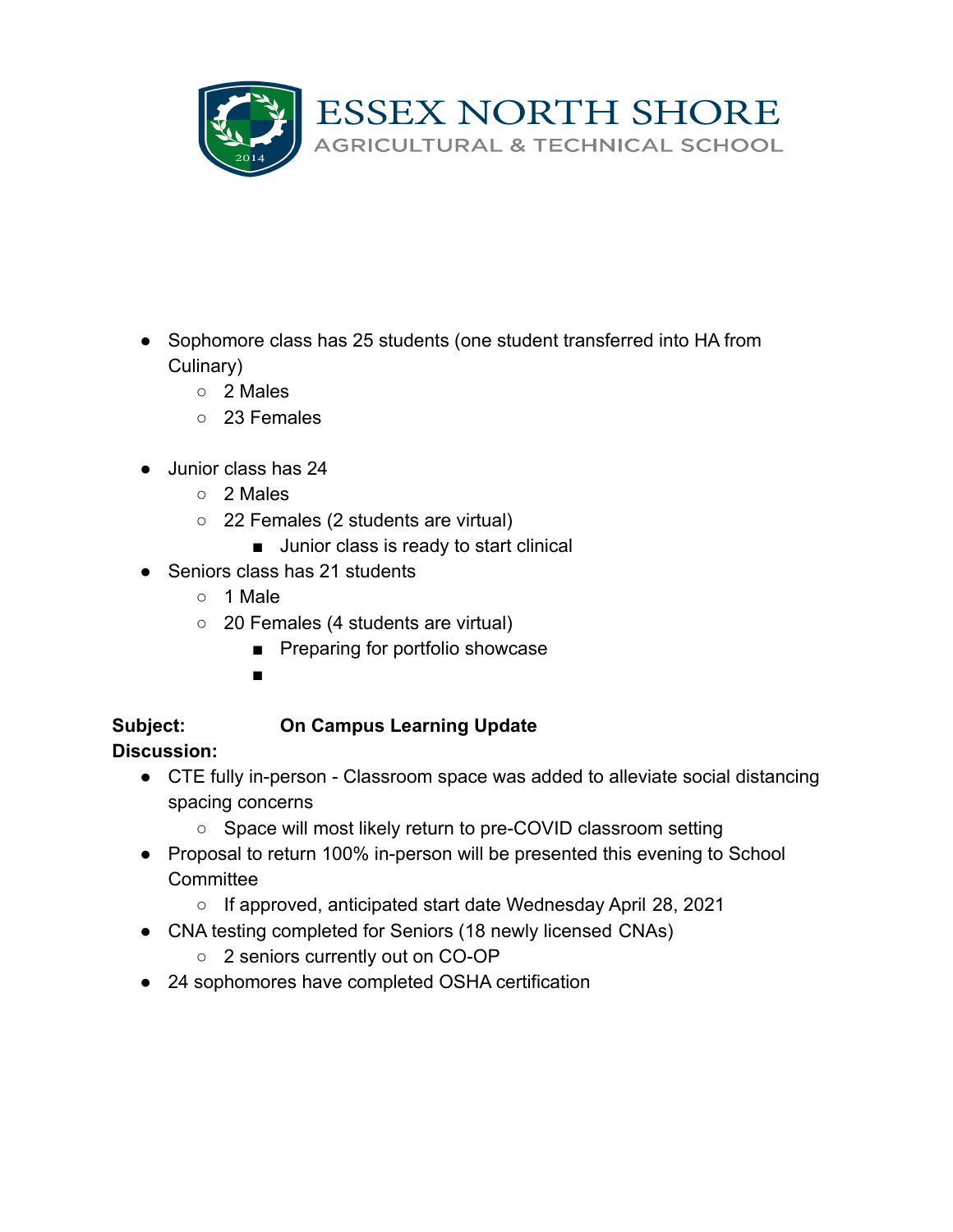

- $\bullet$  CPR
	- 15 sophomores are Heartsaver CPR / First Aid certified
	- Juniors BLS CPR (19) / First Aid certified (20)
		- CPR certification will be offered again next year
			- Will give students another opportunity to obtain certification
- Unable to go out to clinical due to COVID currently waiting for contract renewal with Brooksby Village in Peabody, MA
- May 11th Wellness Fair for 10th and 11th grade

#### **Subject: Curriculum Bias / Programmatic Review**

**Discussion:**

- Reviewed all curriculum materials for bias, no evidence
- Mannequins culturally diverse
- First Choice Program there is a waiting list for entry into program
- Diverse Advisory Committee (Industry, Student, Parent, Teacher, Disabilities, etc)
	- Always room for improvement
- Budget & Planning
	- Budget decreased once again
	- New equipment was purchased this year
- Proficient in all categories on the Program Review Tool

## **Subject: Senior Portfolio Showcase**

- Health Assisting seniors will present on Thursday May 6, 2021
	- Panelists will be attending virtually, and students will be presenting from their CTE area
	- Times TBD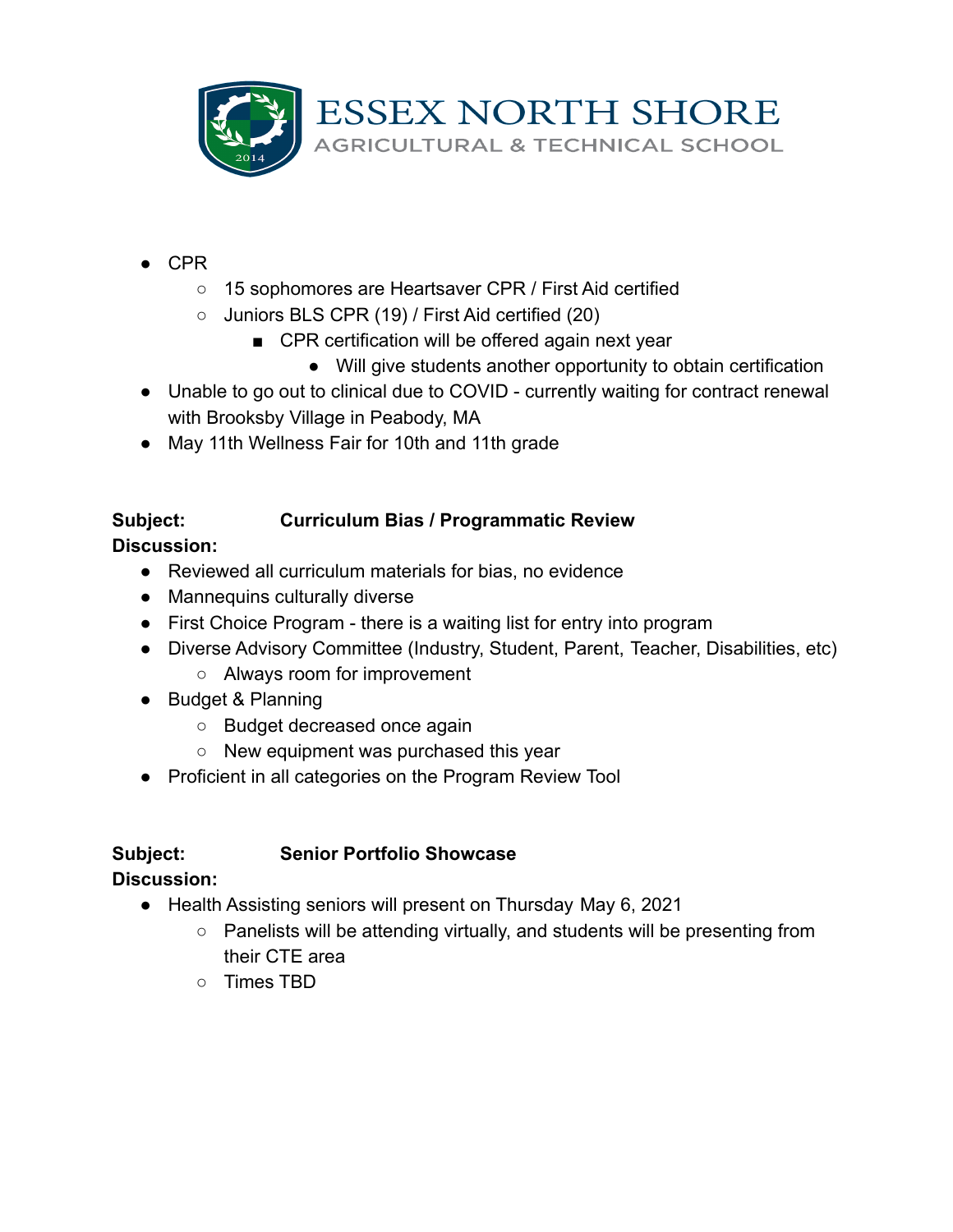

#### **Subject: Employee Outlook / Industry Trends**

- Non-Traditional Trends in Industry
	- Increase in Male Nurses in industry mostly in the ER department
	- No significant increase in male numbers in the NA field
- CNAs in schools
	- New Industry Trend
		- Hiring of CNAs in School Health Offices
- Significant Number of CNA position
	- Application flow is down 30% for RN & NA positions
		- Many contributing factors
	- Hiring acute care CNAs
		- Qualifications
			- High School Graduate
			- Must be 18 years of age
		- Evening and Night Shifts at higher need
	- Vaccine Clinic in Lawrence
		- Hiring of temporary positions for vaccine clinics (CNA, RN, MA, LPNs)
	- North Shore Physicians Group (NSPG)
		- Potential CO-OP / externship opportunity at the NSPG Orthopedic and Spine Practices
			- Goal is to get students MA certified while working at NSPG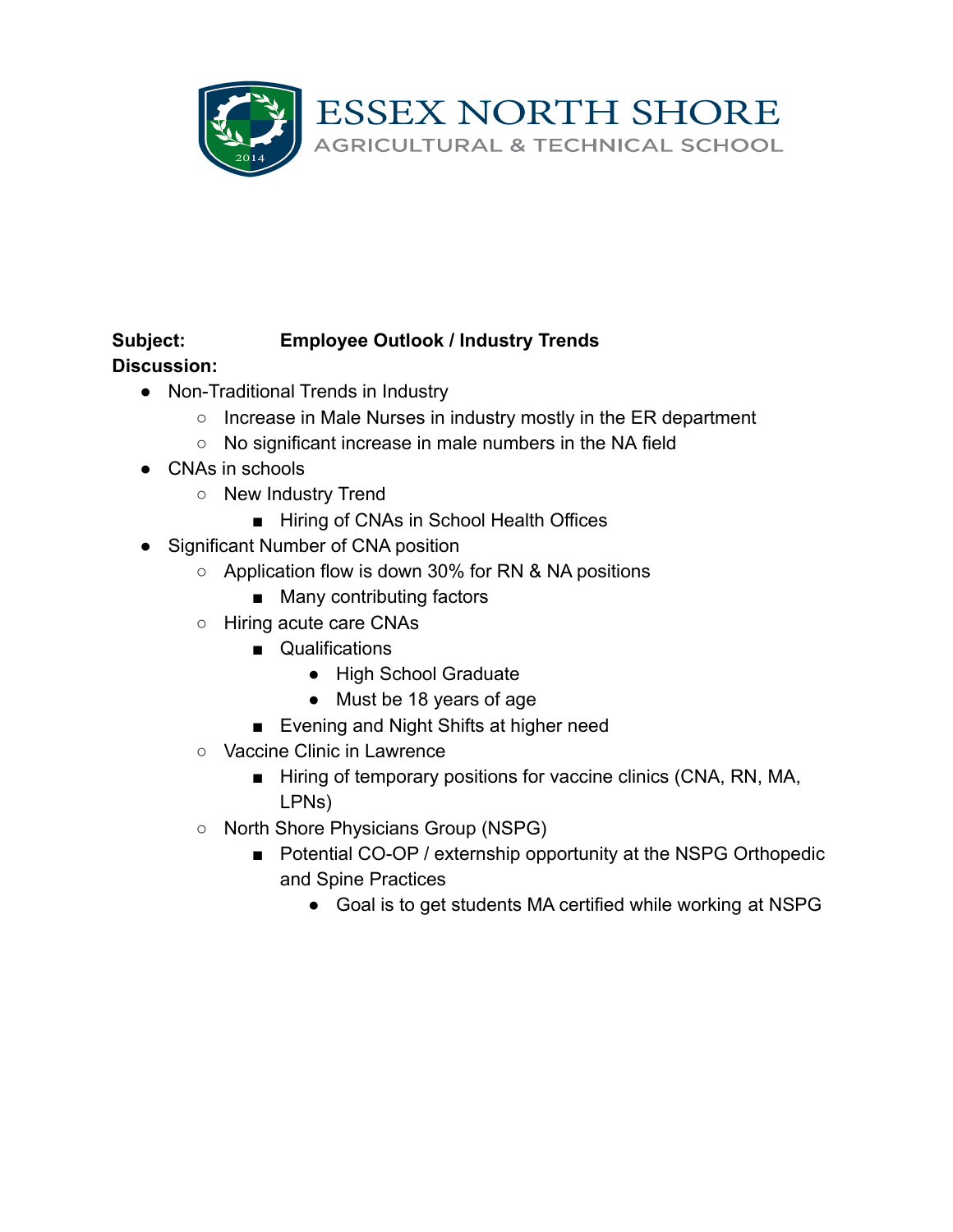

# **Subject: Career Tree**

- Potentially moving from a 5 to 6 block schedule next academic year
- New Courses
	- Pathway Course 11th & 12th grade
		- Health Cluster (Dental, Health, & Bio Tech) Teachers proposed following courses:
			- Junior Year Semester of Public Speaking / BioEthics, Semester of Medical Forensics like course
			- Senior Year Year long course in Microsoft Office, potentially working toward another certification
	- Theory Course 11th & 12th grade
		- To maximally benefit all Health Assisting students, HA instructors proposed the following:
			- Move Anatomy & Physiology to Junior Year
			- Proposed adding a Senior Seminar course
				- To share best practices from field placements (like in college)
				- To increase face-to-face time for students out on CO-OP
			- PAC members voiced support of these proposed changes
				- Meaghan will reach out to Judy (another PAC member who was unable to be in attendance today) to gain her perspective as a college nursing instructor
				- PAC members volunteered to write a proposal supporting HA instructors and advocating for changes that will benefit the students and set them up for success in college and/or industry after ENSATS graduation
	- ENSATS Career Tree Development Form Completed